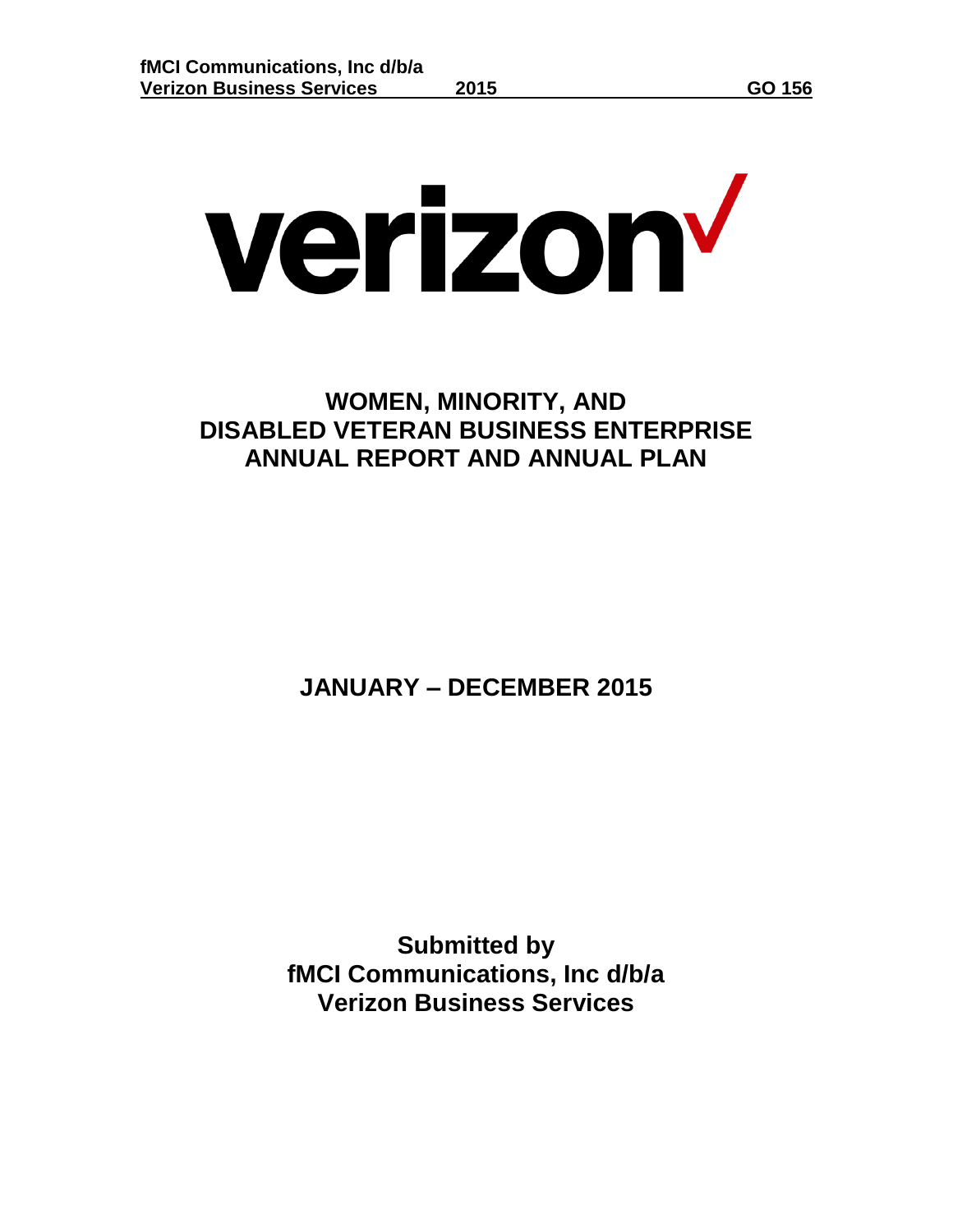### **Report Summary**

MCI Communications Services, Inc (d.b.a. Verizon Business Services) submits this 2015 Annual Report and Annual Plan in compliance with GO 156, Sections 9 and 10. Section 9 of the California Public Utilities Commission's (CPUC) General Order 156 requires utilities to file an annual report discussing ten topics. Section 10 of GO 156 requires utilities to discuss its plans to increase the following reporting year's expenditures. MCI Communications Services, Inc (d.b.a. Verizon Business Services) submits this 2015 Annual Report and Annual Plan in compliance with GO 156, Sections 9 and 10.

Verizon's supplier diversity program is key to our brand, reputation and growing the bottom line. It's a business imperative because we know having suppliers from a variety of backgrounds affords us diversity of thoughts, ideas and values that helps drive our business forward. Diverse suppliers provide agility, innovation and competitive solutions which allows us to provide our customers with new and exciting technologies and platforms.

Verizon consolidated its supplier diversity organization, at the corporate level for increased efficiency and service. The detailed reporting required by GO 156 Section 9 submitted by Verizon Wireless represents that consolidated initiative; therefore documentation in Verizon Wireless' report addresses the accomplishments of 2015 and the Annual Plan for 2016 for Verizon Business Services and will not be repeated here.